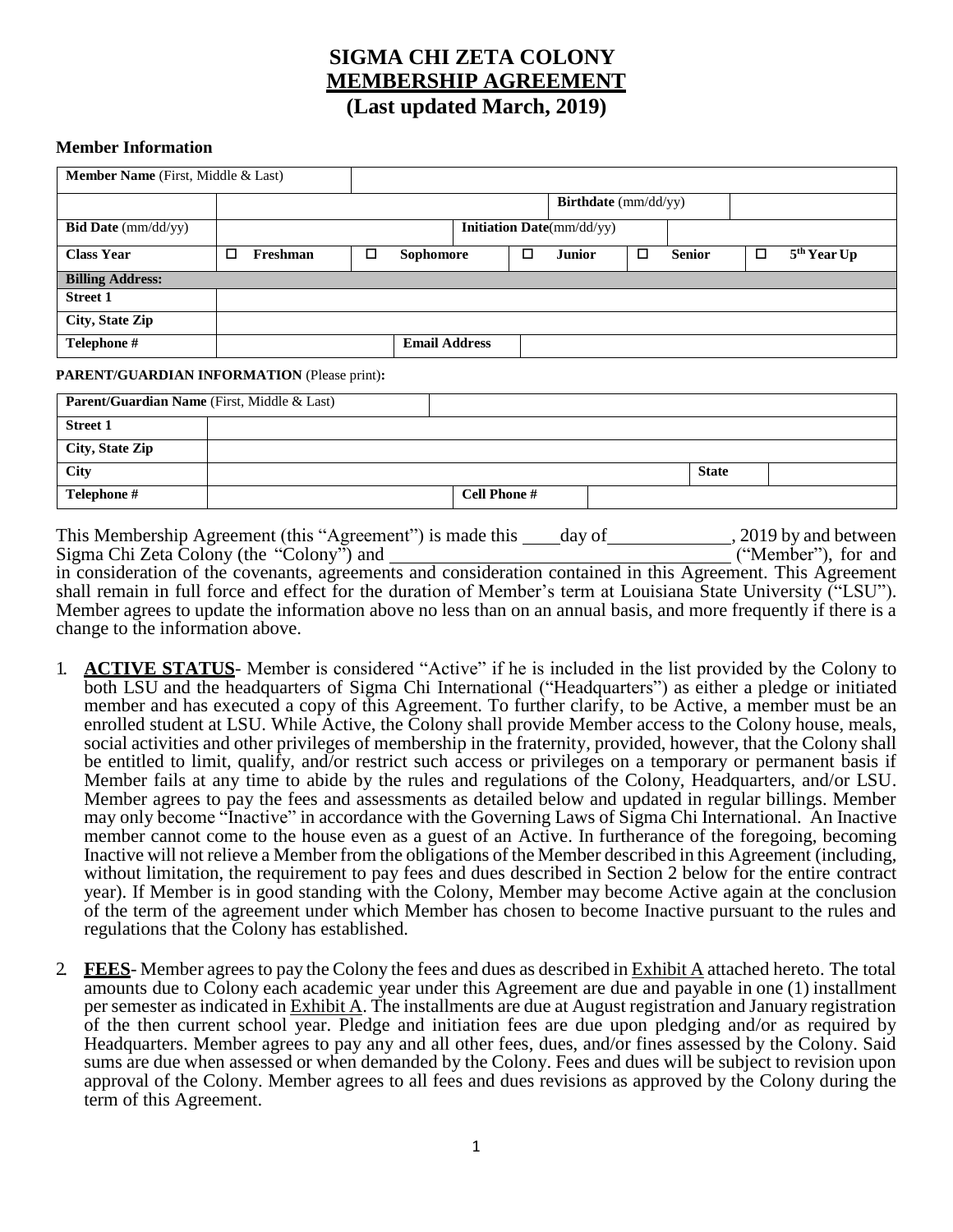- 3. **LATE FEES AND FINANCE CHARGES-** A late fee charge of the greater of \$10.00 or 5% of the late payment amount, not to exceed \$100.00, will be assessed to Member if the amount due under this Agreement is not paid when due. Interest shall accrue on all past due amounts, including late fees, at the maximum rate allowable by applicable law. The Colony will have the option to suspend the Member from all privileges for late/non- payment offees, dues, and/or fines. Notwithstanding the foregoing, such suspension shall not relieve the Member of Member's payment obligations, including interest and late fees.
- 4. **HOUSE RESIDENCE-** If Member is allowed to reside in the Sigma Chi house, located at LSU, hereinafter referred to as the "House", the following shall apply:
	- a) **TERM-** In consideration of the provisions of this Agreement and Member's residence in the House, the Colony shall furnish to the Member the room space in the House assigned by the Colony officers for a period to coincide with the fall and spring semesters of classes at LSU, commencing on the Sunday before fraternity rush in the Fall semester and ending on the last day of exams in the Spring semester (the "Room Lease Term"), and Member agrees to accept and retain the room space assigned to him by the Colony officers at the House for the entirety of the Room Lease Term.
	- b) **REQUIRED RESIDENCE** All rooms in the House are required to be leased each semester. It shall be the responsibility first of the sophomore class, then the junior class and finally the senior class (based on the year of initiation) to fill the rooms in the House. Nothing herein shall supersede any priority assignment program adopted by the Executive Committee of the Colony.
	- c) **PAYMENT-** Member agrees to pay the Colony a room charge in an amount equal to \$350 per month, payable in one lump sum installment at the beginning of each semester. The installments are due August 15, and January 15 of the then current school year.
	- d) **ROOM DEPOSIT-** Member agrees to payment of a \$350 deposit prior to moving into room. His deposit will be returned upon conclusion of the Room Lease Term, provided that room is vacated without damage, all room keys and keys to the chapter house are returned to the House Director.
	- e) **CLOSING-** The Colony reserves the right to close the House from time to time during periods when LSU is not in session, in case of necessity or emergency, and/or at any other time upon thirty (30) days written notice to the Member. The Member agrees to secure his room and vacate the premises during periods when the House is closed.
	- f) **RIGHT OF ENTRY-** The Colony reserves the right to enter the room space at reasonable times for inspection and maintenance purposes and at any time for emergency repairs when immediate action shall be deemed necessary, by the Colony in its sole discretion, for the protection of the Member, other Members, residents, guests or the House itself.
	- g) **USE AND OCCUPANCY-** Member's room space shall be used and occupied in a safe, careful, proper and peaceful manner by Member. No trade, business or occupation shall be carried on therein.
		- i) Member shall not paint his room without the prior written consent of the Colony. Member shall be responsible for any damage caused by items affixed to doors, walls, woodwork, or ceilings. Member shall not affix any decals or other adhesive-type materials on walls or windows, nor allow any other person to do so; and he shall be responsible for any damage caused by the removal of items affixed thereto. Member shall not allow the windows to be covered by any unauthorized materials. All window coverings shall be pre-approved by the Colony or its representatives.
		- ii) Cooking and/or storage of food items are prohibited in the room space. No major electrical appliance, as defined by the Colony in its sole discretion, shall be kept or used in the room space. Air conditioners, electric space heaters, microwave ovens, toasters, and hot plates are specifically prohibited.
		- iii) Lofts and other similar structures shall not be erected in a room without the prior written consent of the House of the Southern Woods (the "House Corporation"). Other construction and/or renovation of the room space shall not be conducted or attempted without the prior written consent of the House Corporation. Waterbeds shall not be kept or used inthe room space or anywhere else in the House. No animals or pets whatsoever shall be harbored or kept upon the premises in which the room space is located or elsewhere in the House or on the surrounding property.
		- iv) The room space shall be kept sanitary and Member will comply with all applicable state and local housing, health, fire and safety codes and regulations.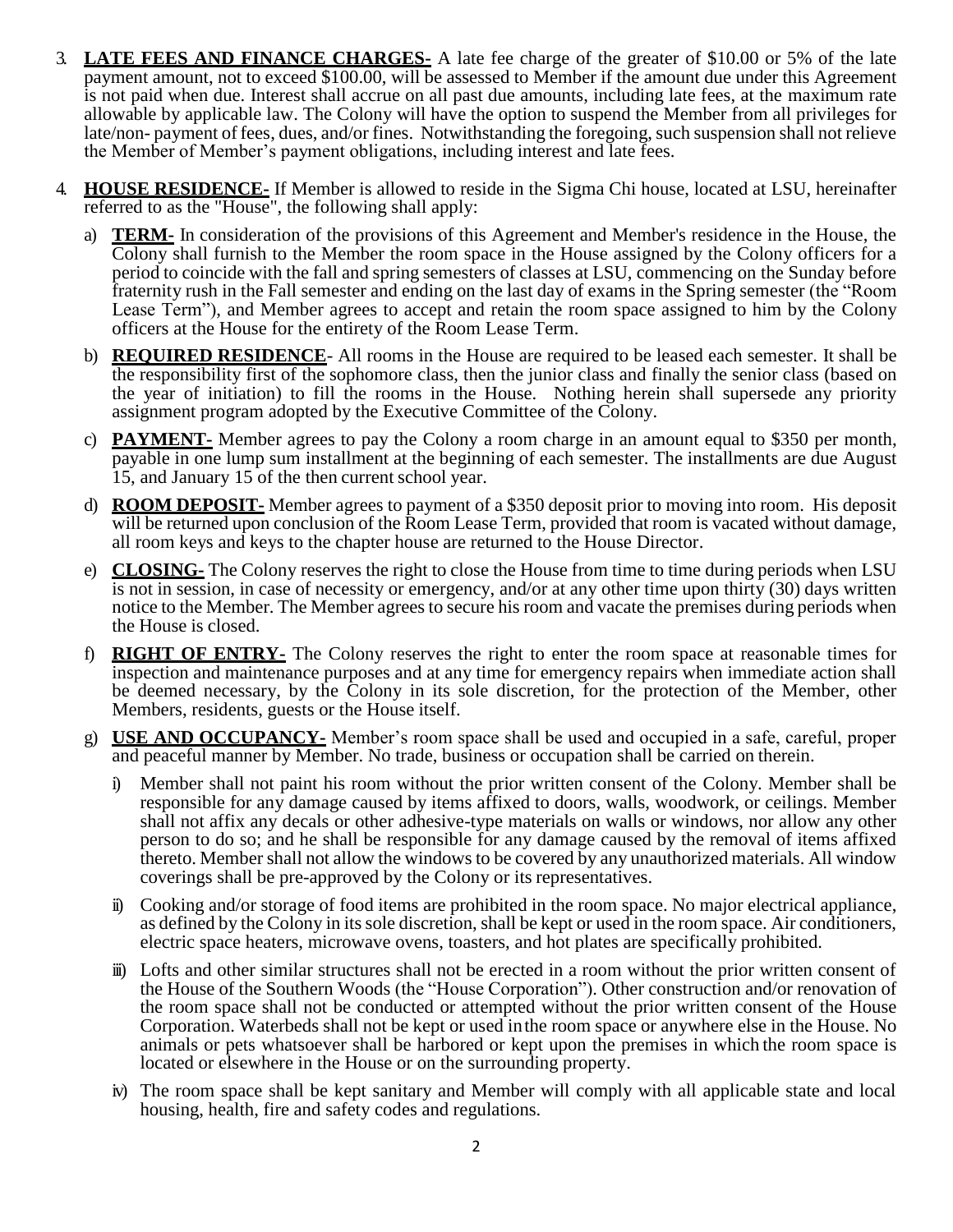- v) Member and other Members or residents occupying the same room space shall be jointly and severally responsible for maintaining the working order of the fire and smoke detection/suppression systemsin their room space. Any defective or non-working equipment must be reported to the Colony immediately.
- vi) All personal property placed in the room space or on any other portion of the premises in which the room space is located in or around the House shall be placed at Member's risk. The Colony, the Colony Advisory Board, and the House Corporation, assume no liability or responsibility for any personal property of Member located on or about said premises.
- vii) Member will not keep, maintain, store or possess dogs or pets of any kind within his room space or anywhere on or about the premises in which the room space is located, or permit others to do so.
- viii) Member will not keep, maintain, store or possess firearms of any type, fireworks, explosives, ammunition, flammable liquids, hazardous materials, contraband, illegal substances, illegal drugs, controlled substances or other illegal or dangerous items, substances or equipment within his room space or anywhere on or about the premises in which the room space is located or within 500 feet of the Colony house, or permit others to do so.
- ix) Member will, at all times, comply with the Constitution and Governing Laws of the Sigma Chi Fraternity, the rules and regulations adopted by Louisiana State University, the laws of the United States, the State of Louisiana, the Parish of East Baton Rouge, and the City of Baton Rouge, the Bylaws of the Colony, and all rules and regulations mandated by the Colony Advisory Board or the Board of the House Corporation.
- h) **RESPONSIBILITY FOR DAMAGE TO ROOM-** the Members occupying a room shall be responsible for damage to room space or its furnishings beyond ordinary wear and tear.
- i) **REMEDIES** If the financial charges agreed to under this Agreement shall at any time be late or unpaid, if the Member vacates his room space prior to the expiration of the term of this Agreement, if this Agreement is terminated in accordance with its provisions, if any of the regulations regarding the room space are violated or if Member's membership in Sigma Chi Zeta Colony of Sigma Chi is terminated, the Colony, the Colony Advisory Board, or the House Corporation, at any time may enter and take possession of the room space, demand and sue for the semester room charge pro-rated to the date of such entry and reassign the room space for the remainder of the semester, and Member shall be liable to the Colony for any deficiency. Every demand for payment after it falls due shall have the same effect in law as if made at the time that it fell due. The remedies provided to the Colony anywhere in this Agreement shall be in addition to and do not limit or supersede any remedy at law or in equity otherwise available to the Colony.
- j) **UNINHABITABILITY-** If the House becomes uninhabitable by reason of fire, wind, storm, or other similar catastrophe or Act of God, the Colony may terminate this Section 4 without financial obligation to Member.
- k) **ASSIGNMENT-** Member shall not sell, assign or sub-let his room space without the prior written consent of the Colony and House Corporation.
- 5. **RECREATIONAL FACILITIES-** Member may use the recreational facilities and other common facilities of the Colony only in compliance with the rules and regulations that the Colony has established. Membershall take good care of the House and its furniture, furnishings, fixtures, and equipment; shall keep them in a neat, clean, and orderly condition; shall suffer and permit no waste to be committed in or upon them; and shall make no alterations or additions to the premises without the prior written consent of the Colony and House Corporation. Use of any of these facilities shall be wholly at the risk of the person using such facilities, and Member shall protect, defend, indemnify and hold harmless the Colony, Colony Advisory Board, House Corporation, and their respective members and officers, from and against any and all claims arising out of or relating to the use of these facilities by the Member, his family, his guests or anyone allowed on the premises by Member.
- 6. **RESPONSIBILITY FOR DAMAGE-** Damage to equipment, furnishings, fixtures or other property of the Colony beyond ordinary wear and tear will be charged to the Member responsible for such damage. Damage to rooms or property used in common with other Members will be charged to all Members equally, on a pro rata basis, if responsibility for the damage cannot be determined. If one or more Members acknowledge responsibility for damage, the damage will be charged to such individuals. Should the Member fail to repair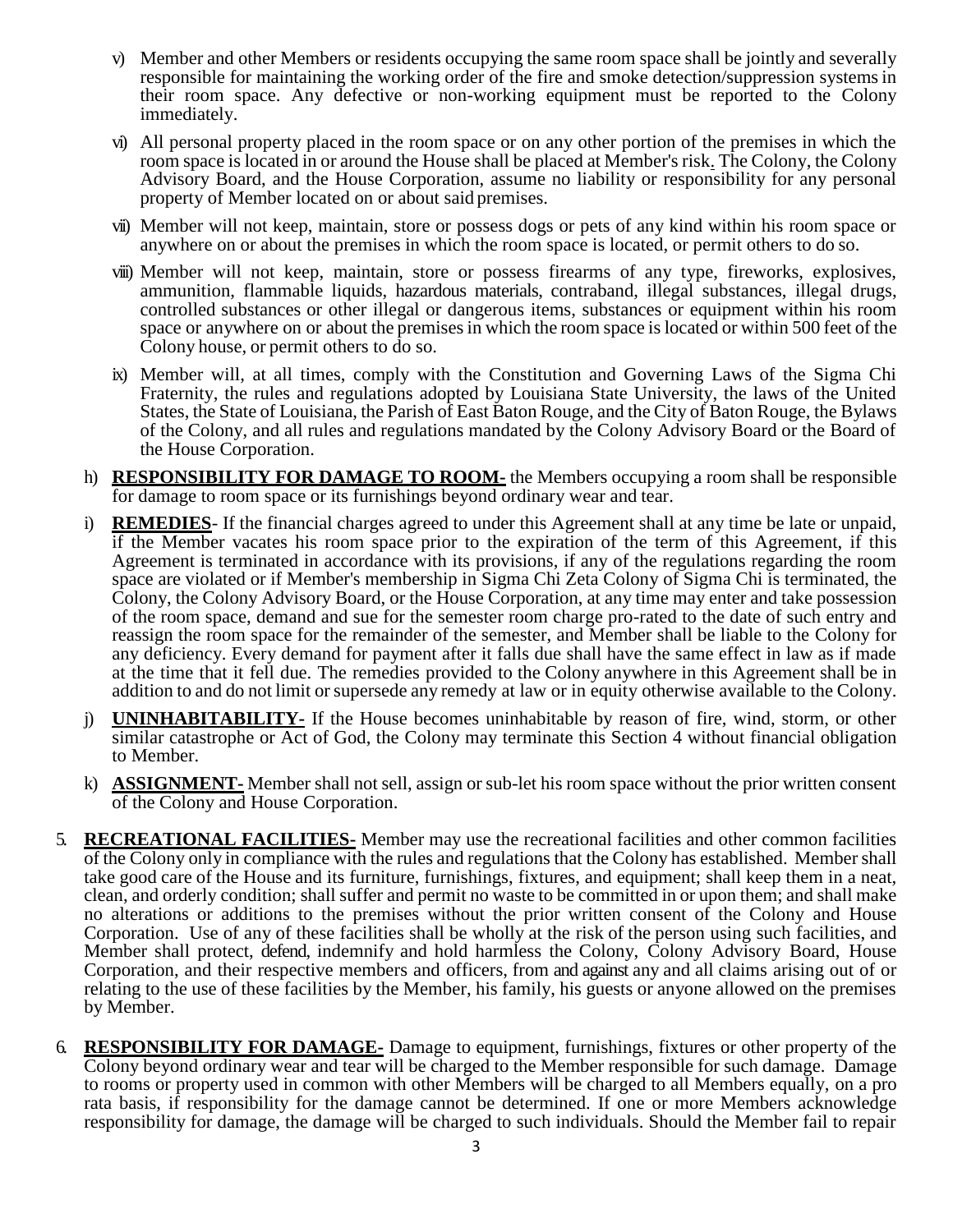or to pay for the damage assessed to that Member, the Colony reserves the right to have the damage repaired and the cost of that repair charged to the Member.

- 7. **RULES AND REGULATIONS-** Member agrees to abide by all rules and regulations of the Colony and Headquarters as they currently exist or as legally enacted in the future. Member also agrees to abide by all rules and regulations of LSU and its Code of Student Conduct as it currently exists or as revised in the future. Member agrees to treat all guests to the House courteously and respectfully. Member acknowledges receiving a copy of the above-referenced rules, which are incorporated herein by reference.
	- a) Member agrees to obey and uphold all federal, state, local and fraternity laws, rules and regulations, including without limitation, those pertaining to the possession, distribution and consumption of alcoholic beverages and illegal drugs.
	- b) Member agrees to obey and uphold all rules and regulations of LSU as theypertain to student conduct and conduct of fraternities' activities on campus.
	- c) Member will not keep, maintain, store or possess pets of any kind inside the House or anywhere on or about the premises or permit others to do so.
	- d) Member will not keep, maintain, store or possessfirearms, of any type, fireworks, explosives, ammunition, flammable liquids, contraband, illegal substances, illegal drugs, controlled substances or other illegal or dangerous items, substances or equipment anywhere on or about the premises or within 500 feet of the Colony House, or permit others to do so.
	- e) Member will not engage in any act of hazing as defined by Sigma Chi Fraternity, the Colony, Colony Advisory Board, House Corporation, LSU, or the laws of the state of Louisiana.
	- f) Member agrees to pay any and all fines assessed by the officers of the Colony.
	- g) By my signature below, I give my complete and voluntary consent to submit to any drug test(s) at a designated location or laboratory as requested by the Colony. I understand that it is the intentionof the Colony, the Colony Advisory Board, and the House Corporation to provide a "drug free" environment to aid in my academic and collegiate development and have received and read carefully the Drug Testing Policy of the Colony and understand its provisions.
	- h) I give my consent to the Office of Academic Records and the Registrar of LSU to release my grade reports for the purposes of determining and monitoring my academic progress to the Colony officers, Colony Advisor, and the Colony Advisory Board. I give this consent as long as I am an Active member of this Colony.
- 8. **TERMINATION-** The violation of any of the provisions of this Agreement shall be deemed a default of this Agreement and grounds for immediate termination thereof; all sums due on the balance of this Agreement at the time of its termination shall become immediately due and payable. Default and termination shall be at the Colony's option and shall not be effective until it gives written notice of the same to the Member.
	- a) Should any legal action be necessary to enforce the provisions of this Agreement, Member and his Guarantor agree to pay the costs and expenses associated with such action, including reasonable attorney's fees.
	- b) The Colony may terminate this Agreement if it is notified by Headquarters or LSU that either no longer recognizes the Colony.
	- c) If, pursuant to Section 4, above, Member is living in the House upon the expiration or other termination of this Agreement, Member shall remove his personal property from the House and his room space immediately, and shall peaceably surrender possession of the premises and property in clean condition and good repair, ordinary wear and tear resulting from careful usage alone excepted. After surrender of possession by the Member, any personal property that is not removed from the room space or the House premises will become property of the Colony, to be disposed of as it sees fit.
- 9. **COMPLETE AGREEMENT-** This Agreement shall constitute the full and complete Agreement between the parties hereto. No modification, amendment or variance of the terms of this Agreement shall be valid unless in writing and signed by a member of the Colony Advisory Board and the Member.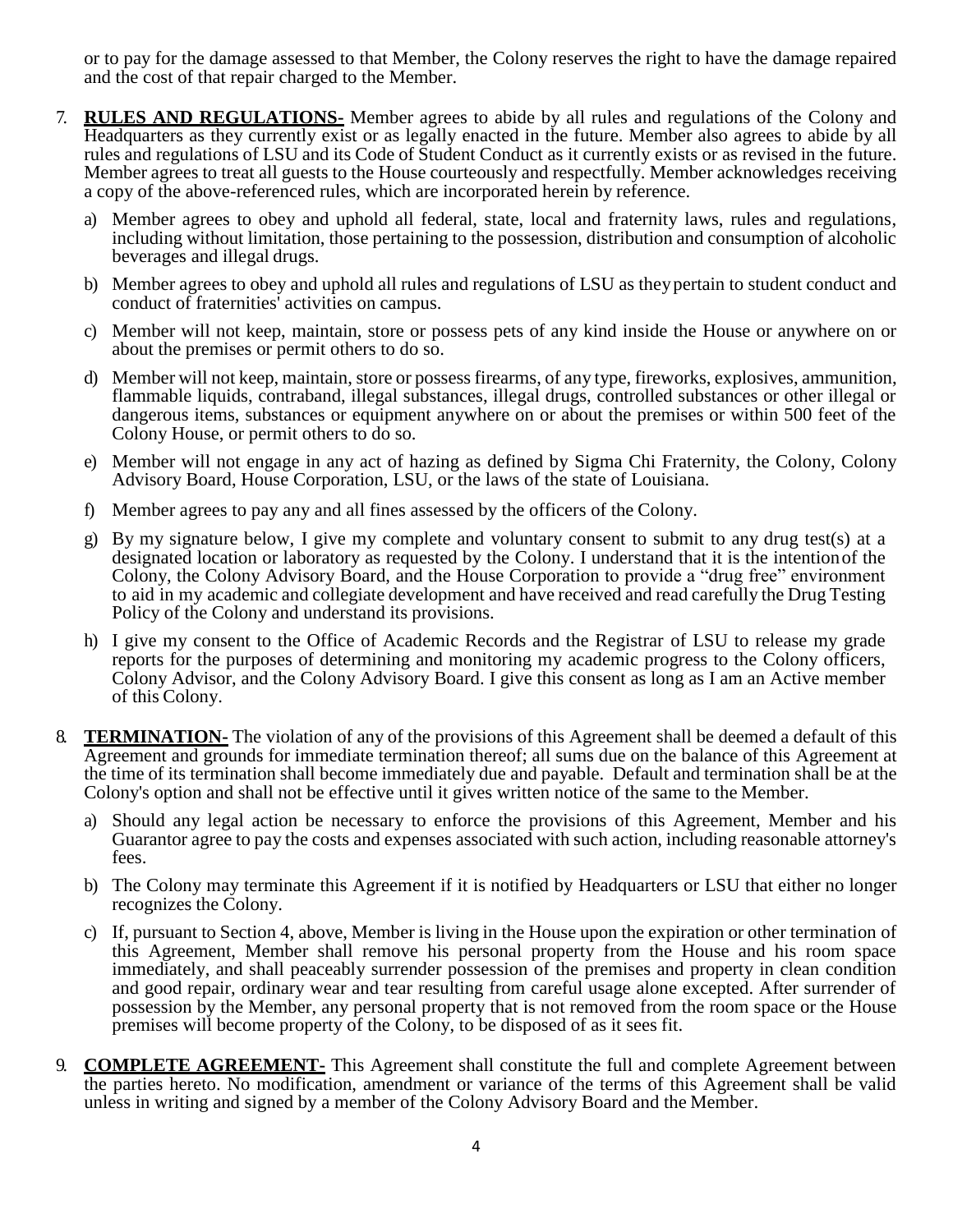- 10. **HEADINGS-** The headings included in this Agreement are for the purposes of convenience and reference only, and the words contained therein shall in no way be held to explain, modify, amplify or aid in the interpretation, construction or meaning of the provisions of this Agreement.
- 11. **GOVERNING LAW-** This Agreement shall be construed in accordance with the laws of the State of Louisiana.
- 12. **DISPUTE RESOLUTION-** Any past, present, or future claim, complaint, or dispute that arises out of this Agreement or relates in any way to Member's admission into the Colony, his Active or Inactive status, or termination of such membership in the Colony as provided herein, whether arising under any federal, state, or local law or regulation, or based in contract, tort, fraud, misrepresentation, or any other legal theory (collectively, any "Action") shall be submitted to binding arbitration to be held in Baton Rouge, Louisiana, before a single arbitrator selected exclusively by Colony and administered in accordance with the American Arbitration Association ("AAA") rules applicable at the time the arbitration is commenced. If the AAA Rules are inconsistent with the terms of this Agreement, the terms of this Agreement shall govern. The arbitrator, and not any federal, state, or local court or agency, shall have exclusive authority to resolve any dispute relating to the formation or enforceability of this Agreement, including but not limited to the arbitrability of any dispute between the parties. The arbitrator's decision shall be final, binding, and enforceable in any court of competent jurisdiction.
- 13. **ATTORNEY FEES AND COSTS OF COLLECTIONS-** In the event the Colony, the Colony Advisor Board, or House Corporation engages an attorney to enforce any portions of their agreement then member agrees to pay all cost of collection or other enforcement including reasonable attorney fees.
- 14. **SEVERABILITY-** If any section of this Agreement is found to be invalid or unenforceable, then that provision shall not affect the validity of the remainder of this Agreement.

## *CAUTION - READ THIS ENTIRE AGREEMENT THOROUGHLY BEFORE YOU SIGN IT.*

### **SIGMA CHI ZETA COLONY**

**By: --------------------------------------------------- (l.s) Date:-------------------------------------- It's Authorized Agent**

**MEMBER**

**By:--------------------------------------------------- (l.s) Date:--------------------------------------**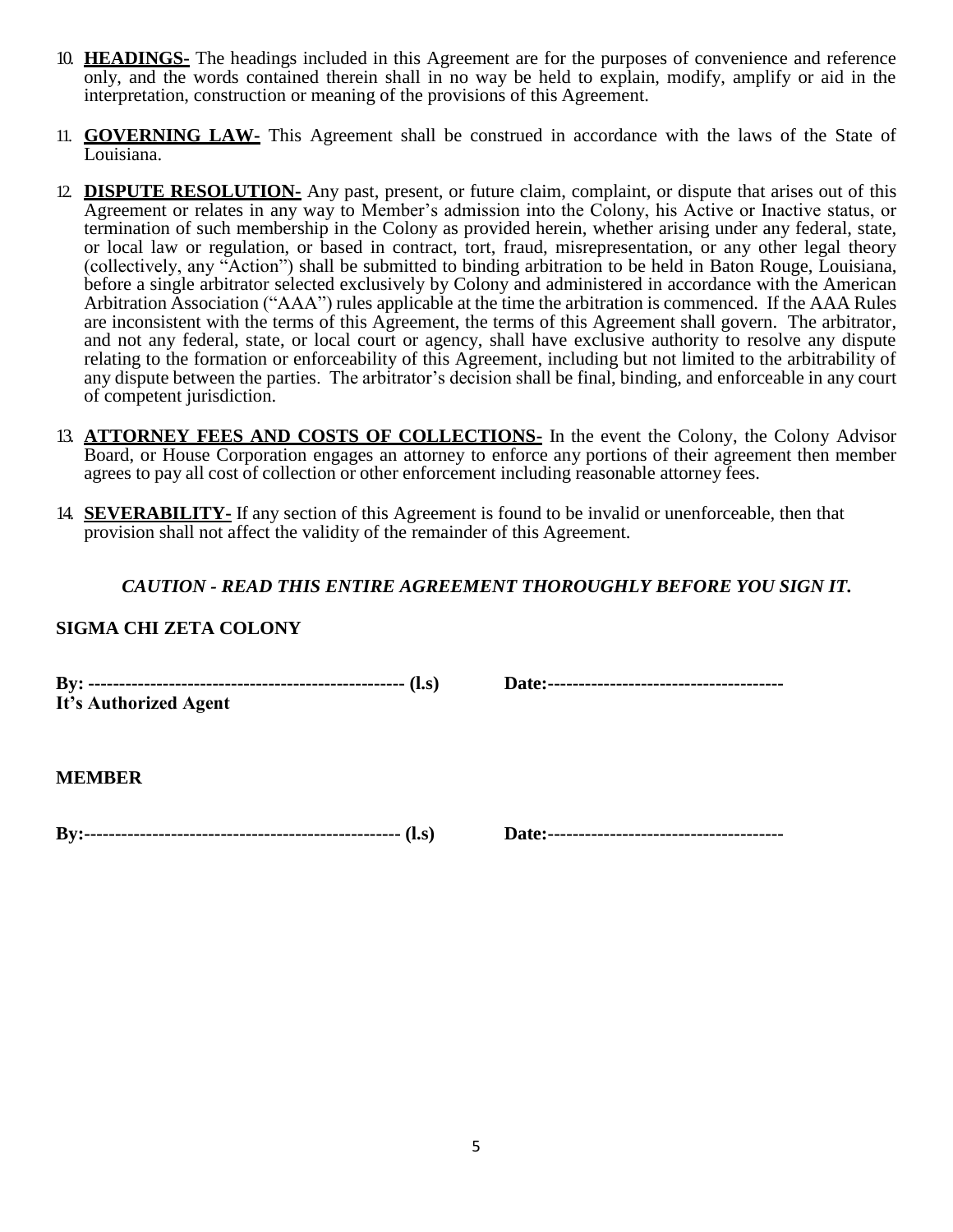## **SIGMA CHI ZETA COLONY MEMBERSHIP AGREEMENT GUARANTY**

### **GUARANTOR INFORMATION:**

| <b>Guarantor Name</b> (First, Middle & Last) |                                                        |                      |                     |  |                             |              |  |  |
|----------------------------------------------|--------------------------------------------------------|----------------------|---------------------|--|-----------------------------|--------------|--|--|
|                                              |                                                        |                      |                     |  | <b>Birthdate</b> (mm/dd/yy) |              |  |  |
|                                              | <b>Relationship to Member</b> (Parent, Guardian, etc.) |                      |                     |  |                             |              |  |  |
| <b>Guarantor Address:</b>                    |                                                        |                      |                     |  |                             |              |  |  |
| <b>Street 1</b>                              |                                                        |                      |                     |  |                             |              |  |  |
| <b>Street 2</b>                              |                                                        |                      |                     |  |                             |              |  |  |
| City                                         |                                                        |                      |                     |  |                             | <b>State</b> |  |  |
| Zip                                          |                                                        | <b>Email Address</b> |                     |  |                             |              |  |  |
| Telephone #                                  |                                                        |                      | <b>Cell Phone #</b> |  |                             |              |  |  |

Guarantor hereby unconditionally guarantees, jointly and severally, payment of the financial obligations due under this Agreement if Member fails to meet those obligations within 30 days of their being due. The Colony may, without notice, change or waive any of the terms of this Agreement. The Colony shall not be required to pursue collection of any sums due herein from the Member before collecting from Guarantor.

Guarantor also agrees to all the terms of this Agreement.

## *CAUTION - READ THIS ENTIRE AGREEMENT THOROUGHLY BEFORE YOU SIGN IT.*

| <b>GUARANTOR SIGNATURE:</b>                                                     | DATE: |
|---------------------------------------------------------------------------------|-------|
| CITY, STATE AND ZIP:<br><u> 1989 - John Amerikaanse kommunister († 1958)</u>    |       |
| WITNESS SIGNATURE:<br><u> 1980 - Johann Stein, mars an de British (b. 1980)</u> | DATE: |
| PRINT NAME/ADDRESS/CITY/STATE/ZIP:                                              |       |